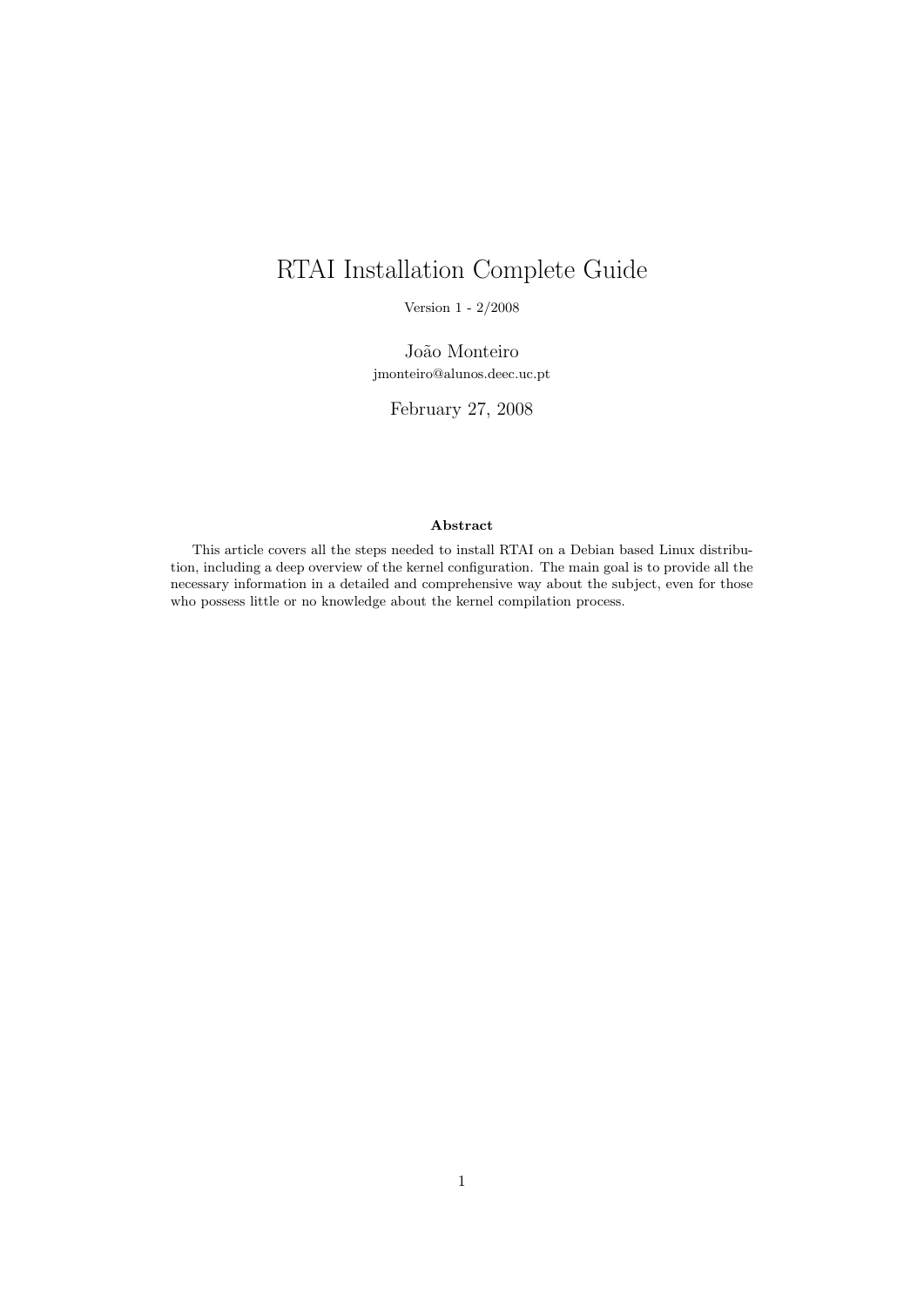# 1 Introduction

I started creating this guide, so that in the future I could remember all the steps I made to get RTAI working on the RAC<sup>1</sup> Development PC. I followed a very good Brazilian guide [*Tutorial:* Instalando RTAI, Renato Bensen, but still i had to make significant modifications to have it working. Also, it doesn't include a detailed explanation on how to configure the kernel. This step was very important to me because I will need to have a very compact kernel to fit on an embedded system to fully run in the RAM. Because of this, I decided to include the tune up procedures to configure a kernel as light as possible, and still having the basic everyday needed services like USB support and wireless communication. I noticed that in the kernel configuration that comes with Ubuntu, a lot of functions are enabled to maximize the compatibility of Linux in several hardware systems. The problem is that these options tend to raise the kernel size, its compilation time, slow down the boot process to check for unnecessary services, and enable processes to check features that will never exist, resulting in unnecessary CPU time consumption. So, to help people get a light and working kernel with real time layer, I decided to go more deep on the detail through this article.

NOTE: If errors are detected, please report to my e-mail so I can fix the document.

## 2 System requisites

## 2.1 Hardware

- Processor Intel Processor (Any should work). The RAC Development PC has a Pentium III at 700 MHz. It perfectly fits the needs. I didn't tested for other architectures.
- Disk Capacity Relatively Large (9GB). I first used a 3.24GB hard disk, but the kernel compilation stage exceeded the 1.1GB of free space that i had on this drive.
- RAM memory 256MB minimum is recommended. I first used 128MB, but the compilation process and OS installation is very very slow. For my setup I then used two 128MB plus two 64MB RAM cards, giving approximately 380MB of total available RAM.
- CD-ROM Drive 50x . Slower drives will slow down the SO setup procedure.

## 2.2 Software

- Operative System Xubuntu Linux 7.04. This is a very light distribution which uses Xfce as desktop manager. It will run very well on old computers such as the one I used.
- Compilation gcc v3.4, g++ v3.4 and make. To check your gcc and g++ version, simply open a shell and type,

```
$ gcc --version
$ g++ --version
```
which will print the version of these programs. I discourage using lower versions than the recommended ones. Type the following in a shell,

sudo -s

which will allow you to mess around with super user privileges through the installation process. Now, to get the above mentioned packages, type the following,

```
# apt-get install gcc-3.4 g++-3.4 make
```
<sup>1</sup>Robotica Academica de Coimbra robot-soccer team www.rac-uc.pt.vu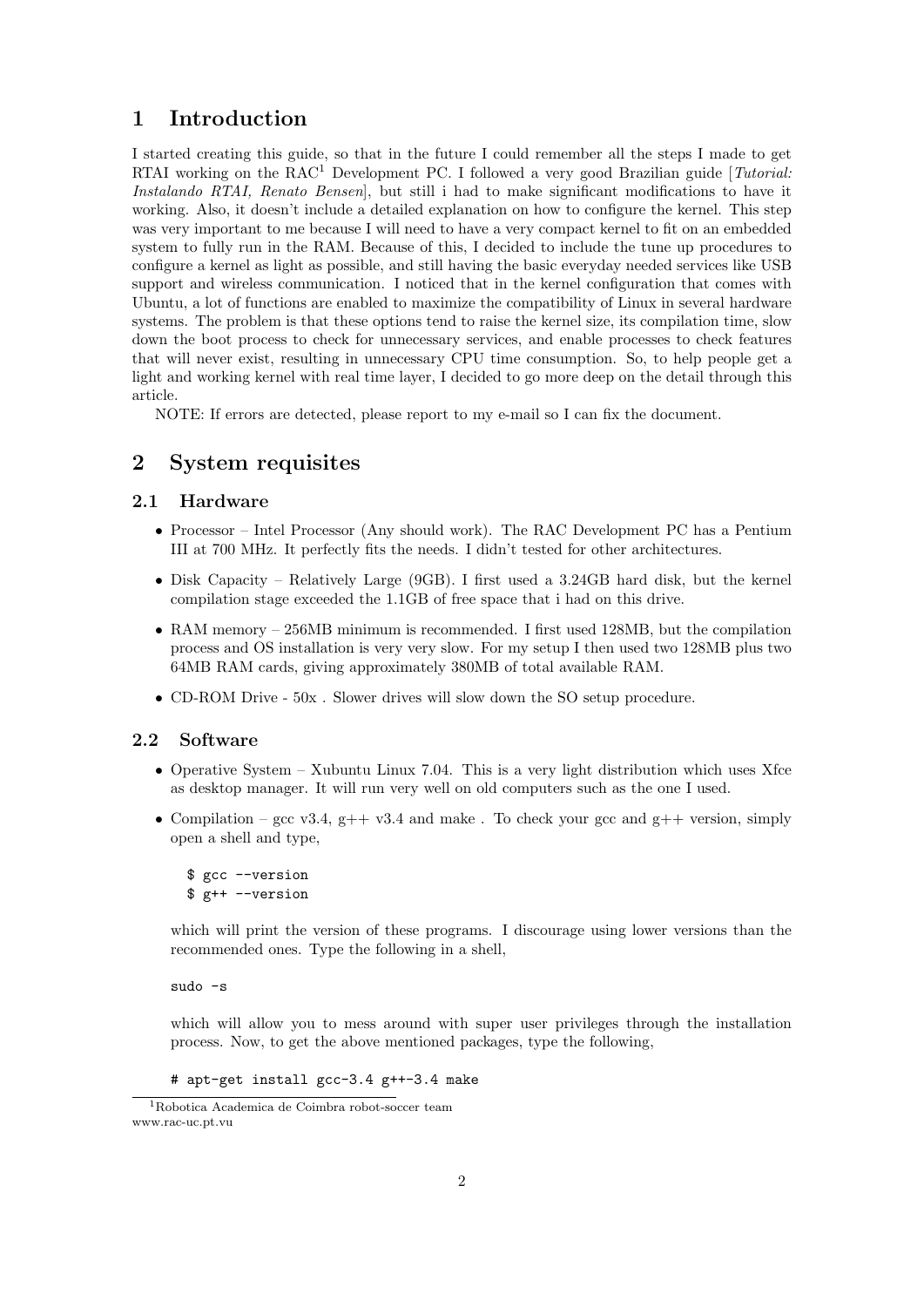I always used the recommended version of  $\gcd$  and  $g_{++}$ , which work perfectly. Don't worry if you have version 4.1.3 or higher already installed in your system. When you do the aptget command above, the packet manager installs the lower version in /usr/bin, but lets the newest version available and running as default. To use the recommended versions, you will need to specify it at compilation stage, as we will se. By the way, if you use newer versions of these packages with success please inform me so I can update the text and state with absolute certainty that they work.

• Basic kernel configuration menu – libncurses5-dev. This package installs the needed Curses libraries that we will need to run the kernel configuration menu. Simply type:

```
# apt-get install libncurses5-dev
```
• Module Loader – module-init-tools. These tools will be needed to load kernel .ko modules, such as the rtai hal.ko. Get it typing the following:

```
# apt-get install module-init-tools
```
• RTAI Version – 3.5. This is the newest RTAI version until now, and has patches to the recent 2.6.19 kernel version. To get this software, first enter the source directory of your Linux distribution:

```
# cd /usr/src
```
Now, get the RTAI tarball to this same folder,

```
# wget --no-check-certificate https://www.rtai.org/RTAI/rtai-3.5.tar.bz2
```
and unpack the tarball,

# tar xvf rtai-3.5.tar.bz2

which creates the folder rtai-3.5.tar.bz2 on your /usr/src directory.

• Vanilla<sup>2</sup> Kernel - 2.6.19. This is the newest version of the kernel supported by RTAI 3.5. The recent 2.6.X version possesses very good features that improve task responsiveness, so using older versions is strongly discouraged. The vanilla Kernel is a clean version of the kernel sources, which possess no configuration at all. These will be used to build our own custom kernel. To get the vanilla, first jump to the sources directory,

# cd /usr/src

and get the tarball from the kernel.org servers:

```
# wget http://www.kernel.org/pub/linux/kernel/v2.6/linux-2.6.19.tar.gz
```
After the kernel source download is complete, unpack the  $tanh<sup>3</sup>$ ,

```
# tar xvf linux-2.6.19.tar.gz
```
which unpacks the kernel sources to the /usr/src/linux-2.6.19 folder. At this point, you have a clean version of the kernel sources with 2.6.19 version.

 ${}^{2}$ Clean – not configured – kernel sources

<sup>3</sup> If you are wondering what a tarball is, it's a geek term that refers to a tar archive in which files are packed.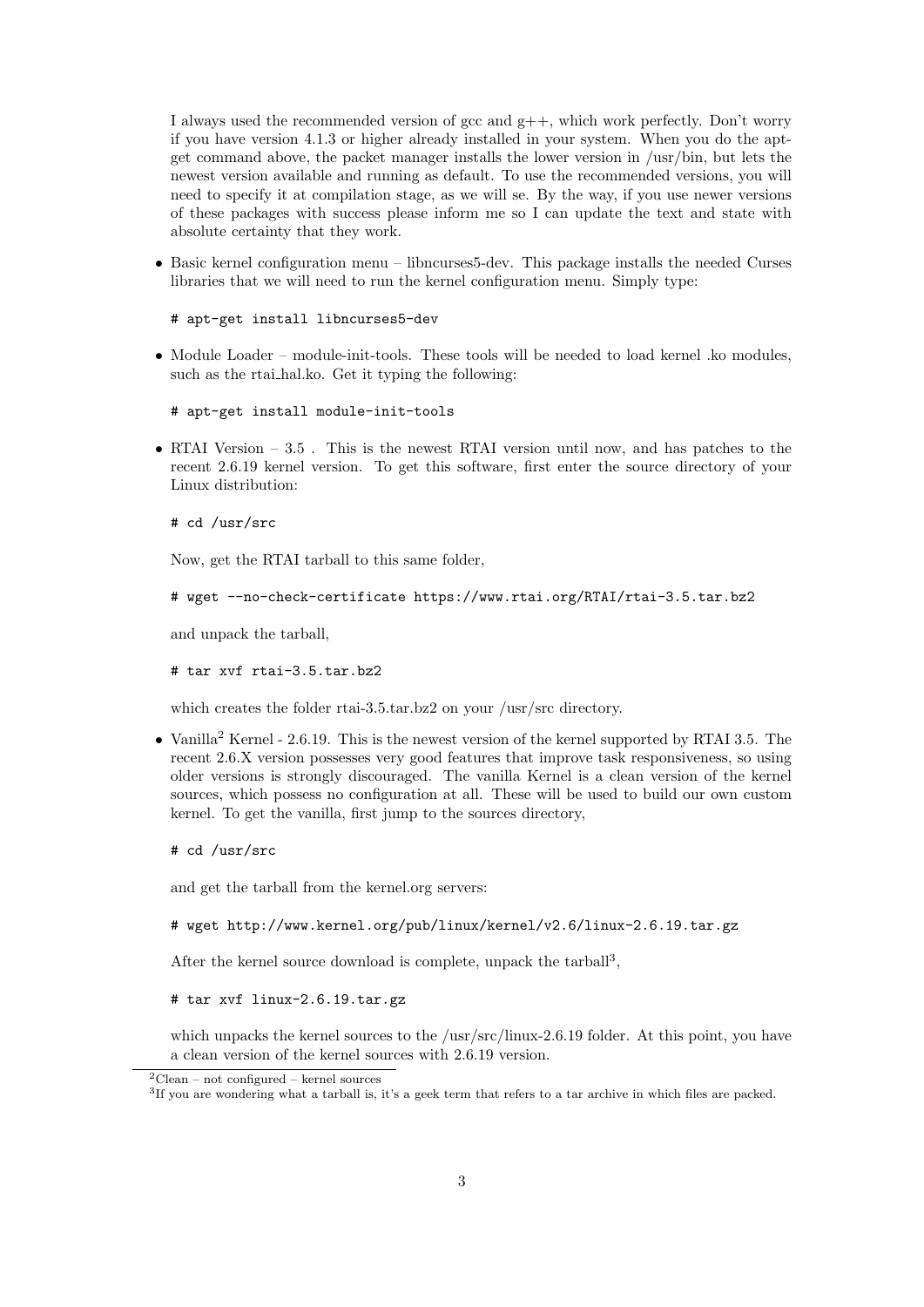# 3 Apply RTAI patch

Now that we have the necessary tools, we are able to start working. The RTAI kernel patches are applied to our vanilla kernel, so it can later support the RTAI kernel layer. To do so, enter the folder of your vanilla kernel sources,

# cd /usr/src/linux-2.6.19

and apply the patch.

# patch -p1 -b < ../rtai-3.5/base/arch/i386/patches/hal-linux-2.6.19-i386-1.7-01.patch

You may use the TAB key to auto complete the commands on the shell. After this, several lines will show that the patch is being applied.

## 4 Configuring the Kernel

I found it hard to fully understand some options of the kernel configuration menu. Since I needed a light kernel for my embedded system, i needed to remove a lot of default options that came by default with the Xubuntu kernel version. For instance, if you install a fresh Ubuntu on a desktop pc, the kernel comes by default prepared to load Toshiba and Dell laptop modules. What for?

For this step you will need to recognize your hardware. I will instruct you to configure the vanilla kernel on a desktop PC, which may also be useful for laptops. For the latter case, please pay attention to specific laptop modules that will be presented.

First, you will need to save your current kernel configuration file. Most of the Linux distros store a copy of this file, which will help us with a starting configuration. So, enter in the vanilla kernel source folder if you are elsewhere,

```
# cd /usr/src/linux-2.6.19
```
and make a copy of the existing configuration file to the root folder of your vanilla kernel source.

```
# cp /boot/config-2.6.19-generic .config
```
Lets finally run the kernel configuration menu

# make menuconfig CC=/usr/bin/gcc-3.4 CXX=/usr/bin/g++-3.4

The Curses based menu will show up. Now let's load the complete configuration file that we saved as .config by choosing the "Load an Alternate Configuration File" option and typing .config – if it isn't already as default. At this point we loaded the kernel configuration of the default Linux installation which is running on your system. Lets do the necessary changes.

#### 4.1 The configuration

I haven't found a complete and working guide about this step. In every guide, something was missing, making me have to compile the kernel repeated times because an option or another wasn't or was wrongly marked. So, here i will state all the configuration options I used. The REALLY important options needed to get RTAI working without (hopefully) having to recompile the kernel are marked with a "!¡'. I will explain the most relevant options, and state ONLY the ones I marked. Back to the kernel configuration menu, do the following:

• Code maturity level options ->

– Nothing selected

- General Setup ->
	- $-$  [\*] Support for paging of anonymous memory (swap) Support for swap (virtual memory).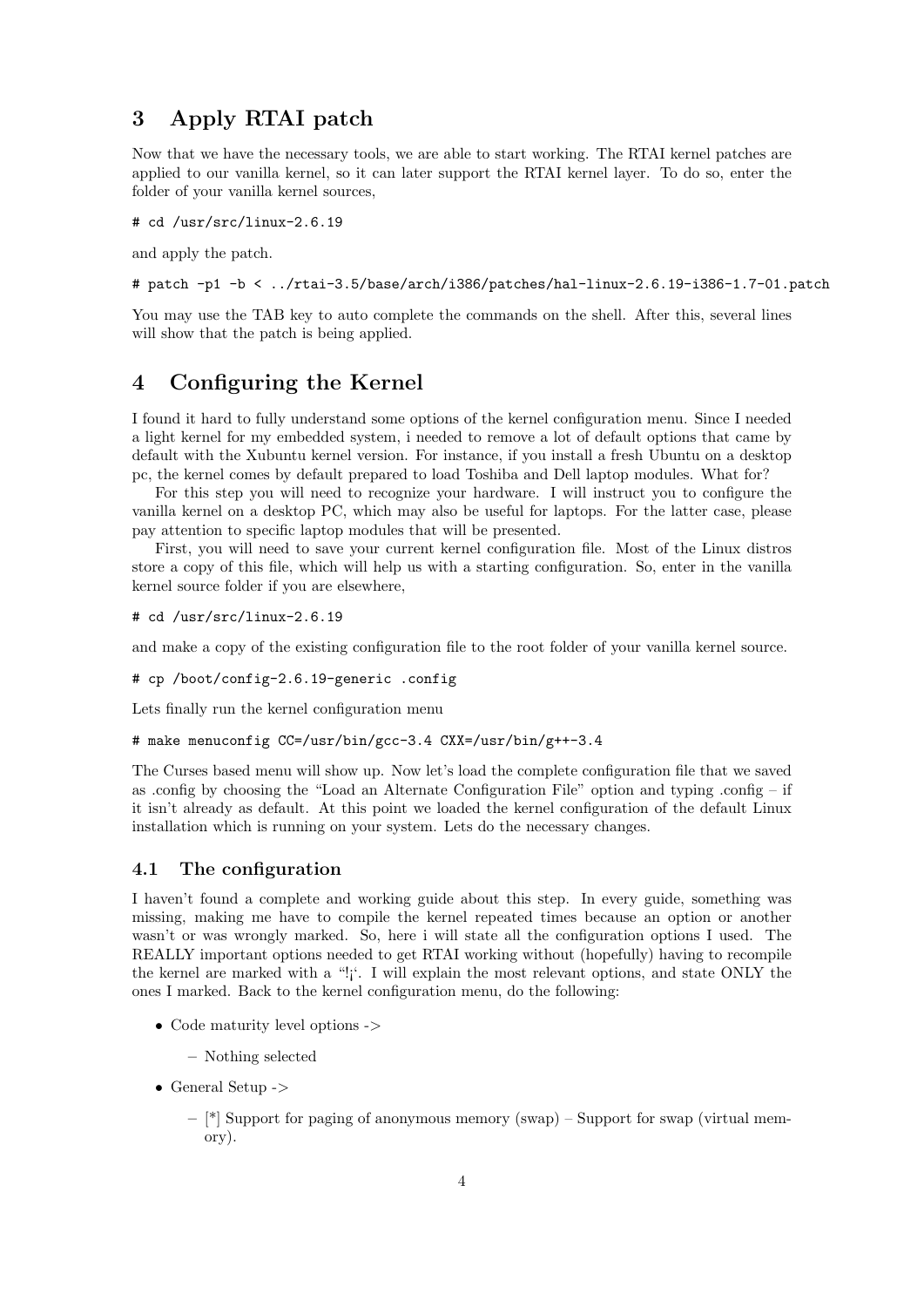- [\*] System V IPC Allows Inter Process Communication.
- [\*] BSD Process Accounting Allows to obtain user application information's.
- Loadable Module Support ->
	- $-$  !![\*] Enable loadable module support Allows to load modules to the kernel with the loading tools.
	- [\*] Module unloading.
	- [\*] Source checksum for all modules.
	- [\*] Automatic Kernel module loading .
- Block Layer ->
	- Nothing selected
- Processor type and features ->
	- $-$  [\*] Generic x86 support Better kernel performance on x86 architecture CPU's.
	- [\*] Preempt The Big Kernel Lock Reduces latency of the kernel on desktop computers.
	- [\*] Interrupt pipeline Prevent data disturbances
	- !![ ] Local APIC support on uni processors MUST be deactivated or the error RTAI[hal]:ERROR, LOCAL APIC CONFIGURED BUT NOT AVAILABLE/ENABLED will show when running RTAI apps.
	- $-$  [\*] Math emulation Emulates co-processor for loading point operations on old CPU's.
	- [\*] MTRR support
	- !![ ] Use register arguments this MUST be deactivated.
	- [\*] Compact VDSO support
- Power management options ->
	- [\*] Legacy Management Debug Support
	- $-$  ACPI Support  $-$ >
		- ∗ [\*] ACPI Support Advanced Configuration and Power Interface support.
		- ∗ [M] Button
		- ∗ [M] Video
		- ∗ [M] Fan
		- ∗ [M] Processor
		- ∗ [M] Thermal Zone
	- CPU Frequency Scaling –>
		- ∗ [\*] CPU Frequency scaling Allows to change the clock frequency of the CPU on the fly.
		- ∗ [\*] Relaxed speedstep capability checks Does not perform all checks for speed up.
- Bus options ->
	- [\*] PCI Support
- $\bullet\,$  Executable file formats ->
	- [\*] Kernel support for ELD binaries
- Networking ->
	- Networking Options –>
		- ∗ [\*] Packet socket: mapped IO Speed up communications.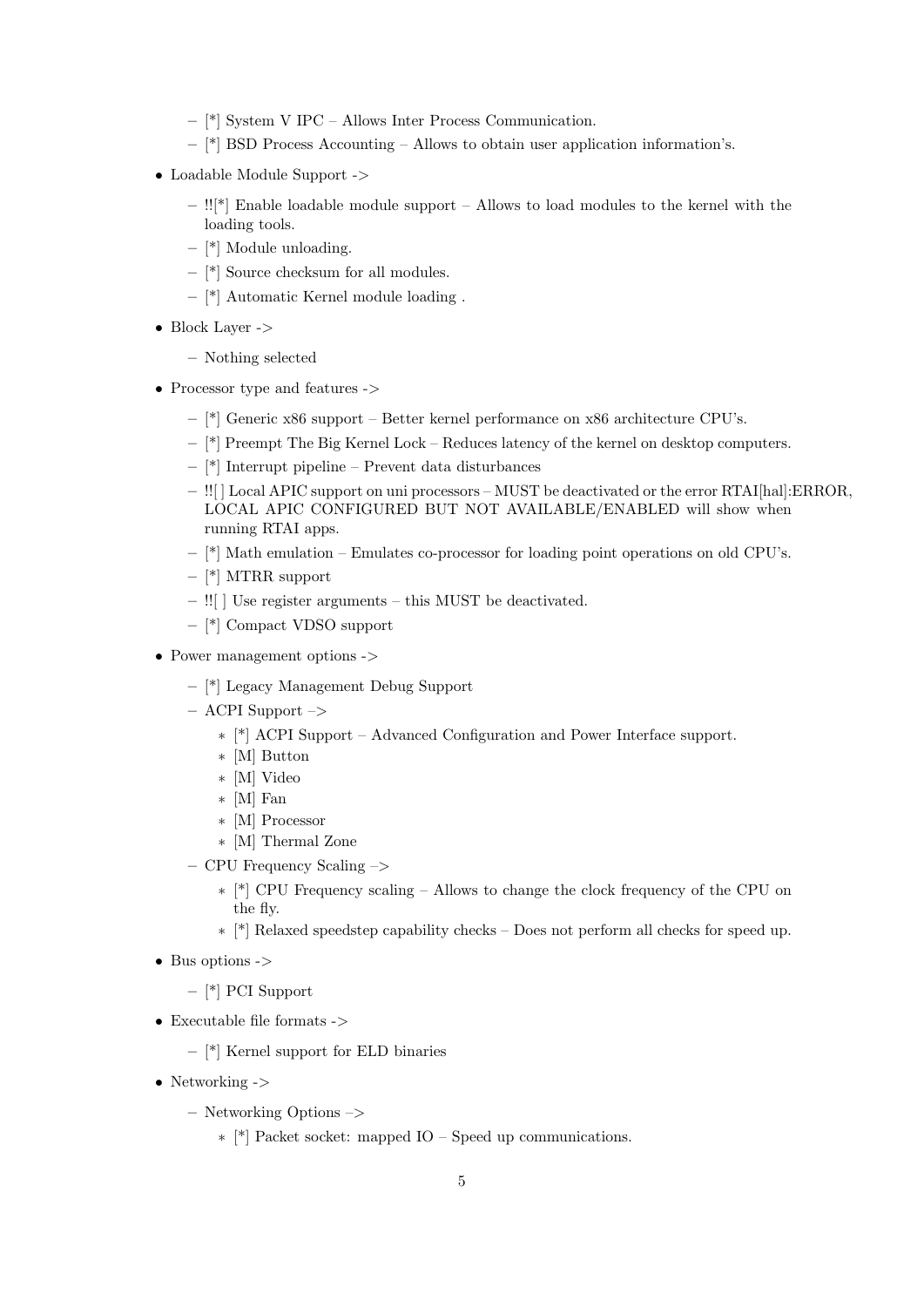- ∗ [\*] Unix domain sockets Support UNIX sockets.
- ∗ [\*] TCP/IP networking And all this option's derivatives will be marked.
- ∗ [\*] Network packet filtering
- ∗ [\*]QoS and/or fair queueing
- Device Drivers ->
	- Generic Driver Options –>
		- ∗ [\*] Prevent firmware from being built.
		- ∗ [\*] User space firmware loading support.
	- Memory Technology Devices (MTD) –>
		- ∗ [\*] Write support for NFTL.
	- Plug and Play support –>

∗ [\*] Plug and Play support.

The rest of the options use the default configuration of the running kernel.

- File Systems Default configuration used.
- Kernel Hacking ->
	- !! [ ] Compile the kernel with frame pointers MUST be deactivated The rest of the options use the default configuration of the running kernel.
- Security options Default configuration used.
- Cryptographic options Default configuration used.
- Library routines Default configuration used.

This process is complex and requires that you know your hardware if you want to optimize the kernel's performance. The presented configuration should work in any desktop equipped with a x86 CPU, and all the base services like USB's, wireless and cable network etc., are available.

This configuration resulted on a vmlinuz compressed kernel file vmlinuz-2.6.19-rtai of 1.396 MB and an initrd kernel file of initrd.img-2.6.19-rtai of 5.140 MB to boot the vmlinuz kernel from the SCSI hard disk device. Very good eh?

## 5 Compiling the kernel

After configuring the kernel, we need to go to the compilation process. For the Ubuntu distribution, the best way to install the kernel is to compile it and create a \*.deb installation file. For this, some software packages are needed.

#### # apt-get install kernel-package fakeroot

Now, the following commands should be run to clean and compile the kernel.

```
# make-kpkg clean
```

```
# fakeroot make-kpkg --initrd --app\end-to-version=-rtai \kernel_image kernel\_headers
```
This process can take hours to complete. In the RAC PC system, approximately 2 hours are needed.

When the process is finished, you should see a line like *echo done*. Now is the time to install the two \*.deb packages that are created in the /usr/src folder by the compilation process.

```
# cd /usr/src
# dpkg -i *.deb
```
After the dpkg program finishes the installation, a new entry in the menu.lst of the grub will be added. So now if we reboot the system, this new entry will boot the Linux system with our new kernel.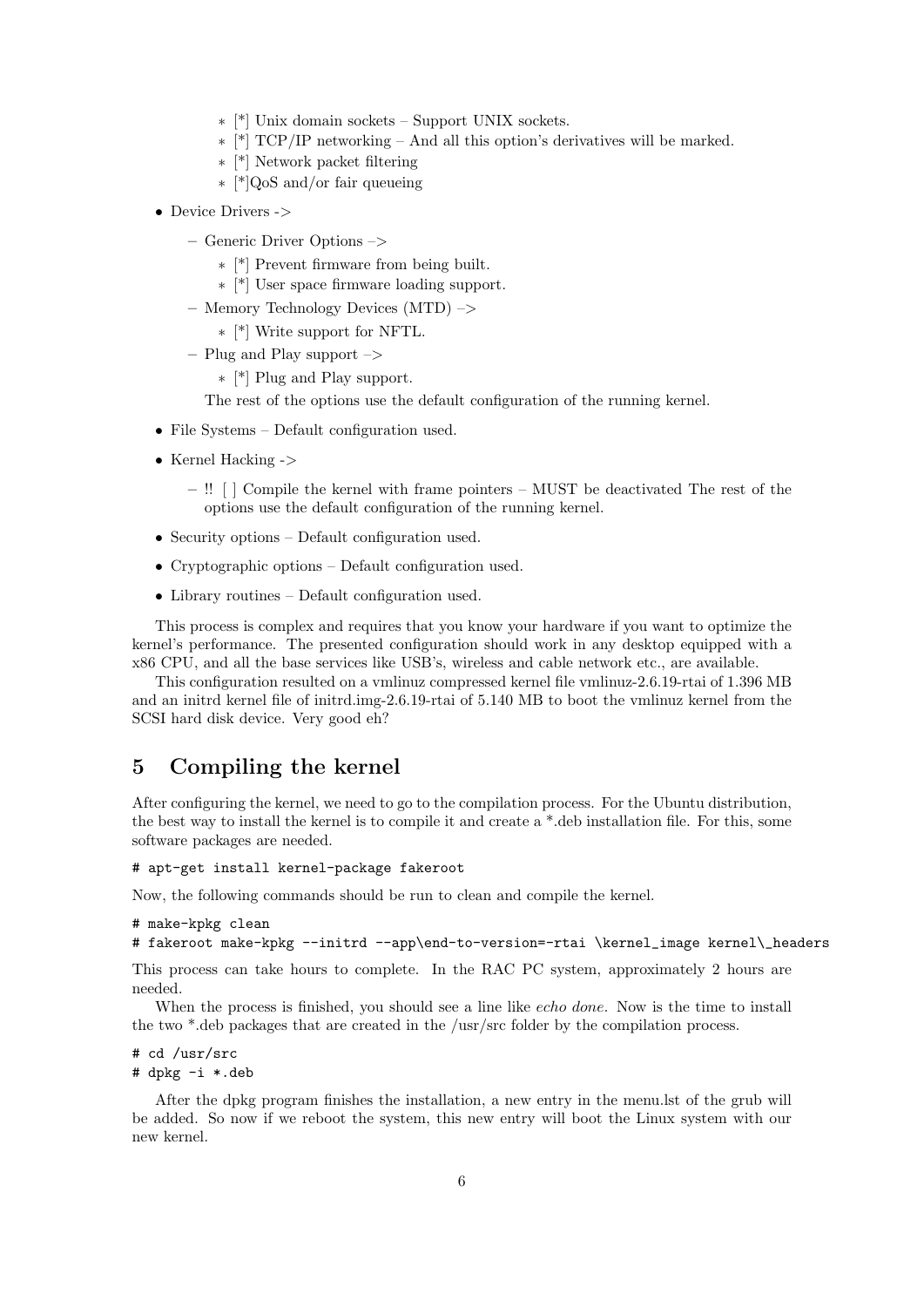## 6 The embedded style

I had a problem when booting the new kernel, the Xubuntu boot screen didn't show up while booting. The screen went black while booting the system until the Xfce desktop manager is loaded. For the embedded system that I will further target, I don't need the Xfce nor the boot screen to load at startup, so i did the following:

- 1. Reboot and select the second option of the grub bootloader : Ubuntu, kernel 2.6.19-rtai (recovery mode).
- 2. Open the grub menu.lst with nano:

```
# nano /boot/grub/menu.lst
```
- 3. Remove "quiet splash" after the "ro" directive of the kernel line on our new kernel entry.
- 4. Press CTRL+X and then press "Y" and ENTER.
- 5. Reboot

# reboot

If the same happened in your case, now you should see the boot process in command line. For me this fits best, since i want to see the whole boot process.

Now, i wanted to remove the XFCE from starting as all the devices are loaded. For this, I did the following,

#### update-rc.d -f gdm remove

And finally, I have a boot screen by command line, and no X starting involuntarily. Note, however, that you can log-in in command line and then type "xstart" to start the X.

# 7 Configuring RTAI

If the above steps are completed, boot up your new kernel. Now, enter the rtai-3.5 folder and create a new one for build:

```
$ sudo -s
# cd /usr/src/rtai-3.5
# mkdir build
# cd build
```
Now lets configure the RTAI.

```
# make -f ../makefile CC=/usr/bin/gcc-3.4 CXX=/usr/bin/g++-3.4
```
The following options should be verified in the ncurses menu that will show up:

- General  $\geq$  Installation directory Leave the default as /usr/realtime
- General  $\geq$  Linux Build Tree The path to the configured kernel /usr/src/linux-2.6.9

All set, now just exit and reply YES to save your configuration. Now, install RTAI:

```
# make install
```
Now reboot your computer and boot our new kernel with RTAI installed.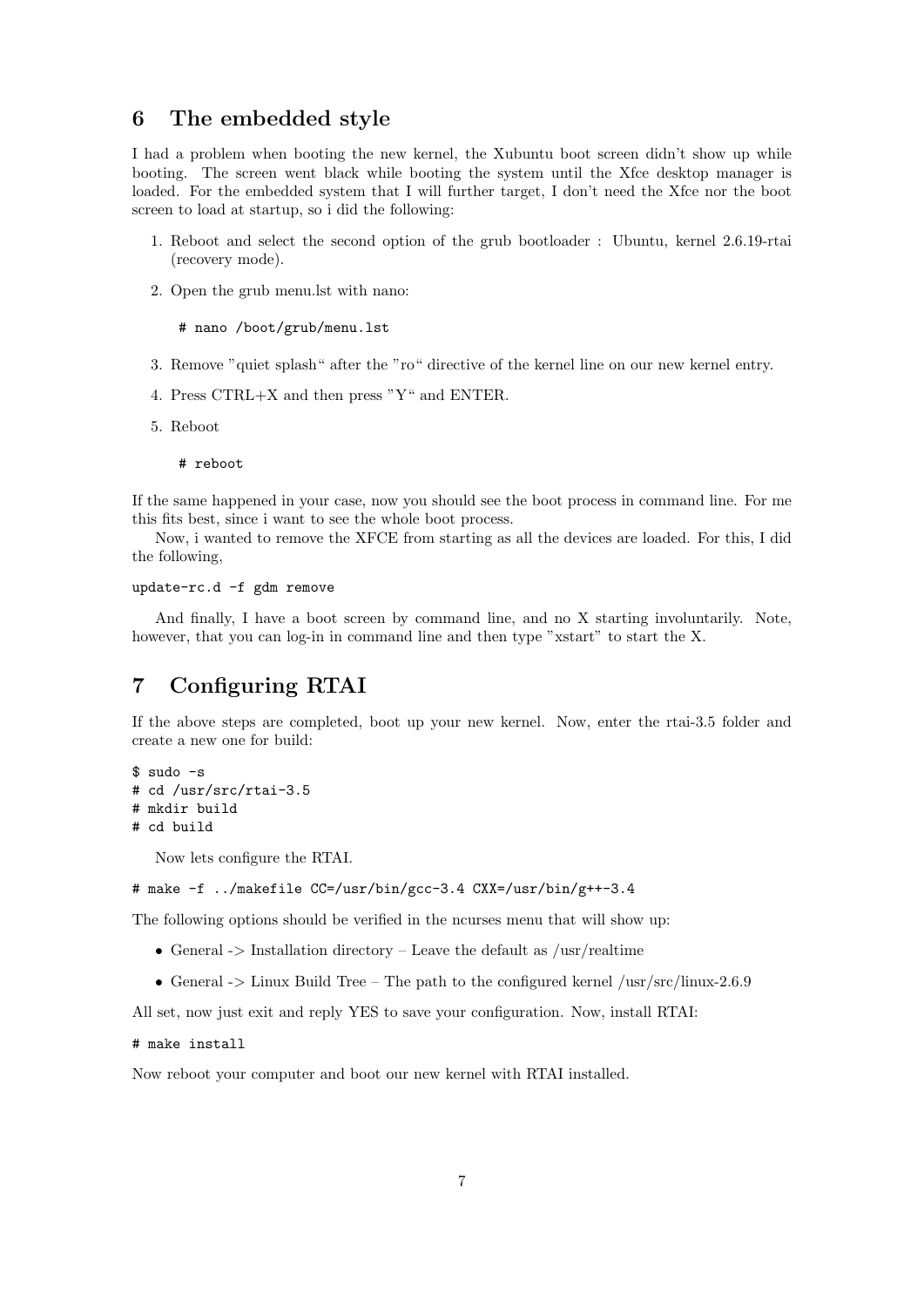## 8 Testing the installation

To get things working, you will need to run a script on Ubuntu startup that will link folders that are not created nor linked as the RTAI installs (BUG?). For this, do "startx" if you are at the command prompt to start Xfce. The desktop manager will allow you to copy and paste the scripts. Do the following:

- 1. Run "sudo -s" to gain root privileges.
- 2. run mousepad or any text editor you like.
- 3. Copy and paste the following code on it.

```
#!/bin/bash
mkdir /dev/rtf
for n in 'seq 0 9'
do
         f=/dev/rtf/$n
         mknod -m 666 $f c 150 $n
done
```
- 4. Save it in your home folder /home/Your User Name with the name rt script
- 5. Go to the home directory:
	- # cd /home/Your\_User\_Name
- 6. Set the rt script file executable:
	- # chmod +x rt\_script
- 7. Run the script
	- # ./rt\_script

This will create the directories rtf0..rtf9 that, for unknown reasons, are not created by RTAI but are needed by it. Now you will need to run a script on Ubuntu startup that will create the nodes to these folders.

- 1. Run mousepad or any other text editor.
- 2. Copy and paste the following code on it.

```
#!/bin/bash
mknod -m 666 /dev/rtai_shm c 10 254
for n in 'seq 0 9'
do
         f=/dev/rtf$n
         mknod -m 666 $f c 150 $n
done
```
- 3. Save it in  $/etc/init.d/$  with the name start\_rt
- 4. Make the script executable:
	- # chmod +x /etc/init.d/start\_rt
- 5. Make it run on startup: